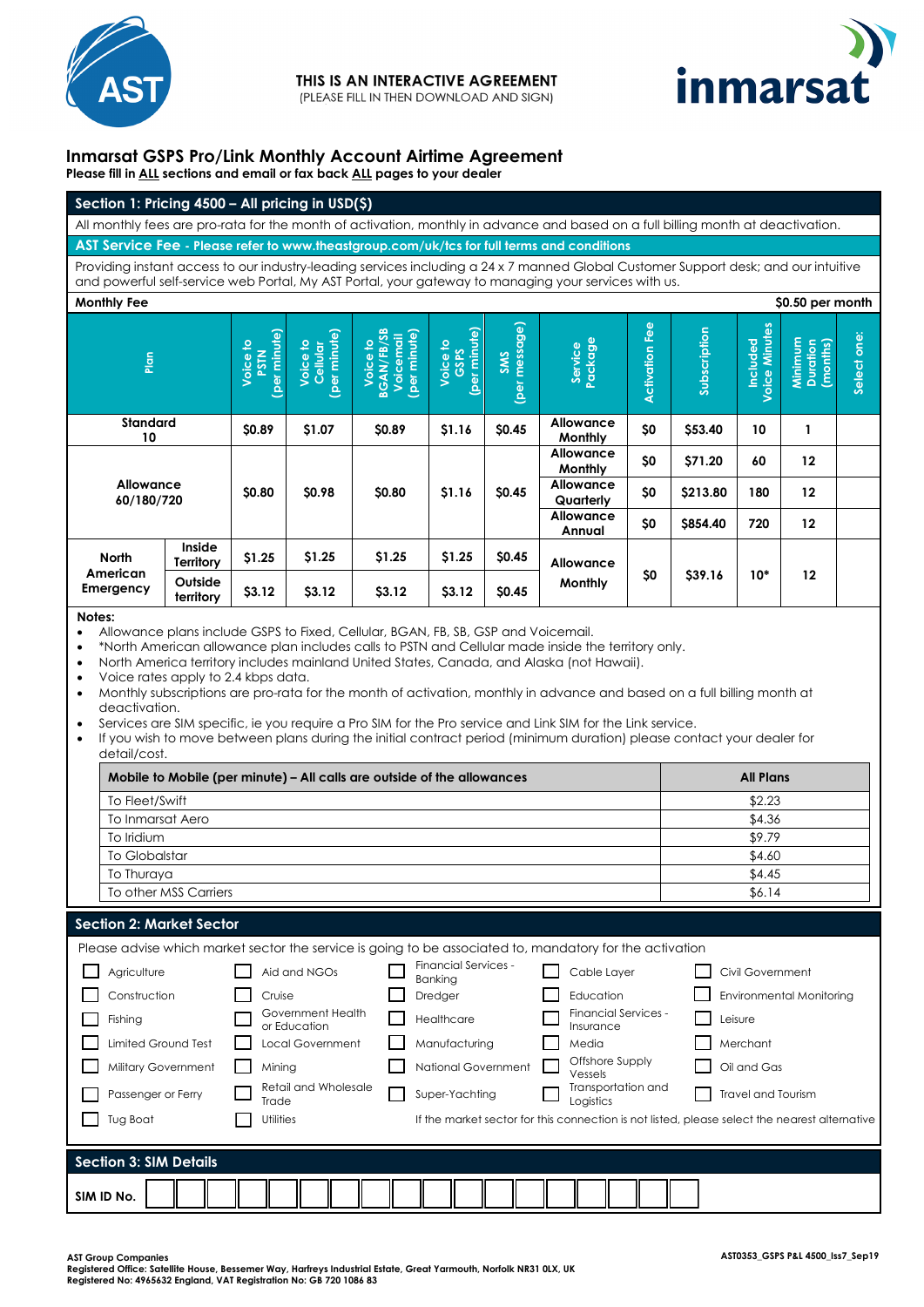| <b>Section 4: Monitor/Suspend</b>                                                                                                                                                                                                                                                                                                                                                                                                                                                                                                                                                                                                                                                                                                                                                                                                                                                                   |                                                                                                                                                                                                |                                       |  |  |  |  |
|-----------------------------------------------------------------------------------------------------------------------------------------------------------------------------------------------------------------------------------------------------------------------------------------------------------------------------------------------------------------------------------------------------------------------------------------------------------------------------------------------------------------------------------------------------------------------------------------------------------------------------------------------------------------------------------------------------------------------------------------------------------------------------------------------------------------------------------------------------------------------------------------------------|------------------------------------------------------------------------------------------------------------------------------------------------------------------------------------------------|---------------------------------------|--|--|--|--|
| AST offer 5 monitoring alerts <b>per period</b> (period = billing period, monthly/quarterly/Annual) with an option to suspend.<br>$\bullet$<br>This service is offered to assist with usage control, however, if because of a system failure or any other reason outside of our<br>$\bullet$<br>control a report is not generated, all usage will be invoiced and due for payment as per clause 3 of our Terms and<br>Conditions.<br>We recommend that a suspension limit is set to stop further usage once the service reaches the set limit in any given<br>$\bullet$<br>period; \$2000 has been set as a default please amend as appropriate.<br>Spend \$US alerts are triggered once the entire monthly bundle has been consumed. CDR's within the bundle are zero-<br>$\bullet$<br>rated.<br>For a SCAP, these options can be applied at the SCAP level and individual SIM level.<br>$\bullet$ |                                                                                                                                                                                                |                                       |  |  |  |  |
| $\bullet$                                                                                                                                                                                                                                                                                                                                                                                                                                                                                                                                                                                                                                                                                                                                                                                                                                                                                           | Alternatively, please contact our Customer Service team for assistance on +44 (0) 1493 441485.                                                                                                 |                                       |  |  |  |  |
|                                                                                                                                                                                                                                                                                                                                                                                                                                                                                                                                                                                                                                                                                                                                                                                                                                                                                                     | In the case that automatic suspension of the service takes place, please contact AST to have the service<br>unsuspended - It will NOT automatically unsuspend at the start of the next period. |                                       |  |  |  |  |
| Alert Levels - Up to five notification alerts can be set per period:                                                                                                                                                                                                                                                                                                                                                                                                                                                                                                                                                                                                                                                                                                                                                                                                                                |                                                                                                                                                                                                |                                       |  |  |  |  |
| 1                                                                                                                                                                                                                                                                                                                                                                                                                                                                                                                                                                                                                                                                                                                                                                                                                                                                                                   | Voice/Data (Mins) ___________                                                                                                                                                                  |                                       |  |  |  |  |
| Spend \$US <u>________________</u><br>2                                                                                                                                                                                                                                                                                                                                                                                                                                                                                                                                                                                                                                                                                                                                                                                                                                                             | Voice/Data (Mins) ___________                                                                                                                                                                  |                                       |  |  |  |  |
| 3                                                                                                                                                                                                                                                                                                                                                                                                                                                                                                                                                                                                                                                                                                                                                                                                                                                                                                   | Voice/Data (Mins) ___________                                                                                                                                                                  |                                       |  |  |  |  |
| Spend \$US <u>_________</u><br>4                                                                                                                                                                                                                                                                                                                                                                                                                                                                                                                                                                                                                                                                                                                                                                                                                                                                    | Voice/Data (Mins) ___________                                                                                                                                                                  |                                       |  |  |  |  |
| 5<br>Spend \$US and the state of the state of the state of the state of the state of the state of the state of the state of the state of the state of the state of the state of the state of the state of the state of the state of                                                                                                                                                                                                                                                                                                                                                                                                                                                                                                                                                                                                                                                                 | Voice/Data (Mins) ____________                                                                                                                                                                 |                                       |  |  |  |  |
| Suspend Options - The \$US spend will suspend the SIM card.                                                                                                                                                                                                                                                                                                                                                                                                                                                                                                                                                                                                                                                                                                                                                                                                                                         |                                                                                                                                                                                                |                                       |  |  |  |  |
| Spend \$US 2000                                                                                                                                                                                                                                                                                                                                                                                                                                                                                                                                                                                                                                                                                                                                                                                                                                                                                     | Voice/Data (Mins)                                                                                                                                                                              |                                       |  |  |  |  |
| Please nominate an email address for notification:                                                                                                                                                                                                                                                                                                                                                                                                                                                                                                                                                                                                                                                                                                                                                                                                                                                  |                                                                                                                                                                                                |                                       |  |  |  |  |
|                                                                                                                                                                                                                                                                                                                                                                                                                                                                                                                                                                                                                                                                                                                                                                                                                                                                                                     |                                                                                                                                                                                                |                                       |  |  |  |  |
| <b>Section 5: Communication Delivery Addresses</b>                                                                                                                                                                                                                                                                                                                                                                                                                                                                                                                                                                                                                                                                                                                                                                                                                                                  | AST require email addresses to enable efficient communications. All email addresses will be treated in the strictest confidence and                                                            |                                       |  |  |  |  |
|                                                                                                                                                                                                                                                                                                                                                                                                                                                                                                                                                                                                                                                                                                                                                                                                                                                                                                     | held only in secure systems fully compliant with the latest Data Protection legislation: One of each address is mandatory to create an                                                         |                                       |  |  |  |  |
| account.                                                                                                                                                                                                                                                                                                                                                                                                                                                                                                                                                                                                                                                                                                                                                                                                                                                                                            |                                                                                                                                                                                                |                                       |  |  |  |  |
| <b>Billing email address</b>                                                                                                                                                                                                                                                                                                                                                                                                                                                                                                                                                                                                                                                                                                                                                                                                                                                                        | <b>Accounts Payable email address</b>                                                                                                                                                          | <b>Notification email address</b>     |  |  |  |  |
| Billing address is used to provide you with your bill (invoice).<br><b>Accounts Payable address</b> is used for credit control communications.<br>Notification address is used to provide you with important information regarding any changes that may affect your account such as,<br>but not limited to, contractual communication, dispute resolution, and legal matters. This email address will be used as the default<br>to create your account on My AST Portal.<br>The notification email address will also be used to create an account on the AST Extranet. The AST Extranet gives you access to a<br>complete information sharing platform that provides you with product and service related information, as well as the latest news.                                                                                                                                                  |                                                                                                                                                                                                |                                       |  |  |  |  |
| The email address is used to send important information such as service/portal outage notifications, network changes, etc. You can<br>unsubscribe to the AST Extranet but please consider this as you will stop receiving important notifications which may be business<br>critical.<br>The notification email address will be used to provide you with product and service information, promotions, AST sponsored<br>events and new technologies which we feel will benefit your business. If you wish to receive these communications, please<br>tick here.                                                                                                                                                                                                                                                                                                                                       |                                                                                                                                                                                                |                                       |  |  |  |  |
|                                                                                                                                                                                                                                                                                                                                                                                                                                                                                                                                                                                                                                                                                                                                                                                                                                                                                                     | Section 6: Personal Details: Invoice Address / Credit Card registered address                                                                                                                  |                                       |  |  |  |  |
| will keep a record of that search.                                                                                                                                                                                                                                                                                                                                                                                                                                                                                                                                                                                                                                                                                                                                                                                                                                                                  | By completing this section, I acknowledge that this information may be used to make a search with a Credit Reference Agency, we                                                                |                                       |  |  |  |  |
| Title:                                                                                                                                                                                                                                                                                                                                                                                                                                                                                                                                                                                                                                                                                                                                                                                                                                                                                              |                                                                                                                                                                                                |                                       |  |  |  |  |
| Forename(s):                                                                                                                                                                                                                                                                                                                                                                                                                                                                                                                                                                                                                                                                                                                                                                                                                                                                                        | Surname:<br><u> 1989 - Johann Barbara, martin amerikan basar dan berasal dan berasal dalam basar dalam basar dalam basar dala</u>                                                              |                                       |  |  |  |  |
| Company:                                                                                                                                                                                                                                                                                                                                                                                                                                                                                                                                                                                                                                                                                                                                                                                                                                                                                            | Co Reg No:                                                                                                                                                                                     |                                       |  |  |  |  |
| VAT Number:                                                                                                                                                                                                                                                                                                                                                                                                                                                                                                                                                                                                                                                                                                                                                                                                                                                                                         | Telephone:                                                                                                                                                                                     |                                       |  |  |  |  |
| Address:                                                                                                                                                                                                                                                                                                                                                                                                                                                                                                                                                                                                                                                                                                                                                                                                                                                                                            | Town/City                                                                                                                                                                                      |                                       |  |  |  |  |
| Country                                                                                                                                                                                                                                                                                                                                                                                                                                                                                                                                                                                                                                                                                                                                                                                                                                                                                             | Postcode:                                                                                                                                                                                      |                                       |  |  |  |  |
|                                                                                                                                                                                                                                                                                                                                                                                                                                                                                                                                                                                                                                                                                                                                                                                                                                                                                                     |                                                                                                                                                                                                |                                       |  |  |  |  |
| required in the format of a copy of a bank statement or utility bill.                                                                                                                                                                                                                                                                                                                                                                                                                                                                                                                                                                                                                                                                                                                                                                                                                               | VAT-registered applicants: Must provide a valid VAT number. If this is not provided VAT will be charged and proof of address will be                                                           |                                       |  |  |  |  |
|                                                                                                                                                                                                                                                                                                                                                                                                                                                                                                                                                                                                                                                                                                                                                                                                                                                                                                     | <b>Private individuals / non-VAT registered applicants:</b> Must provide proof of address:                                                                                                     | <b>Bank Statement</b><br>Utility Bill |  |  |  |  |